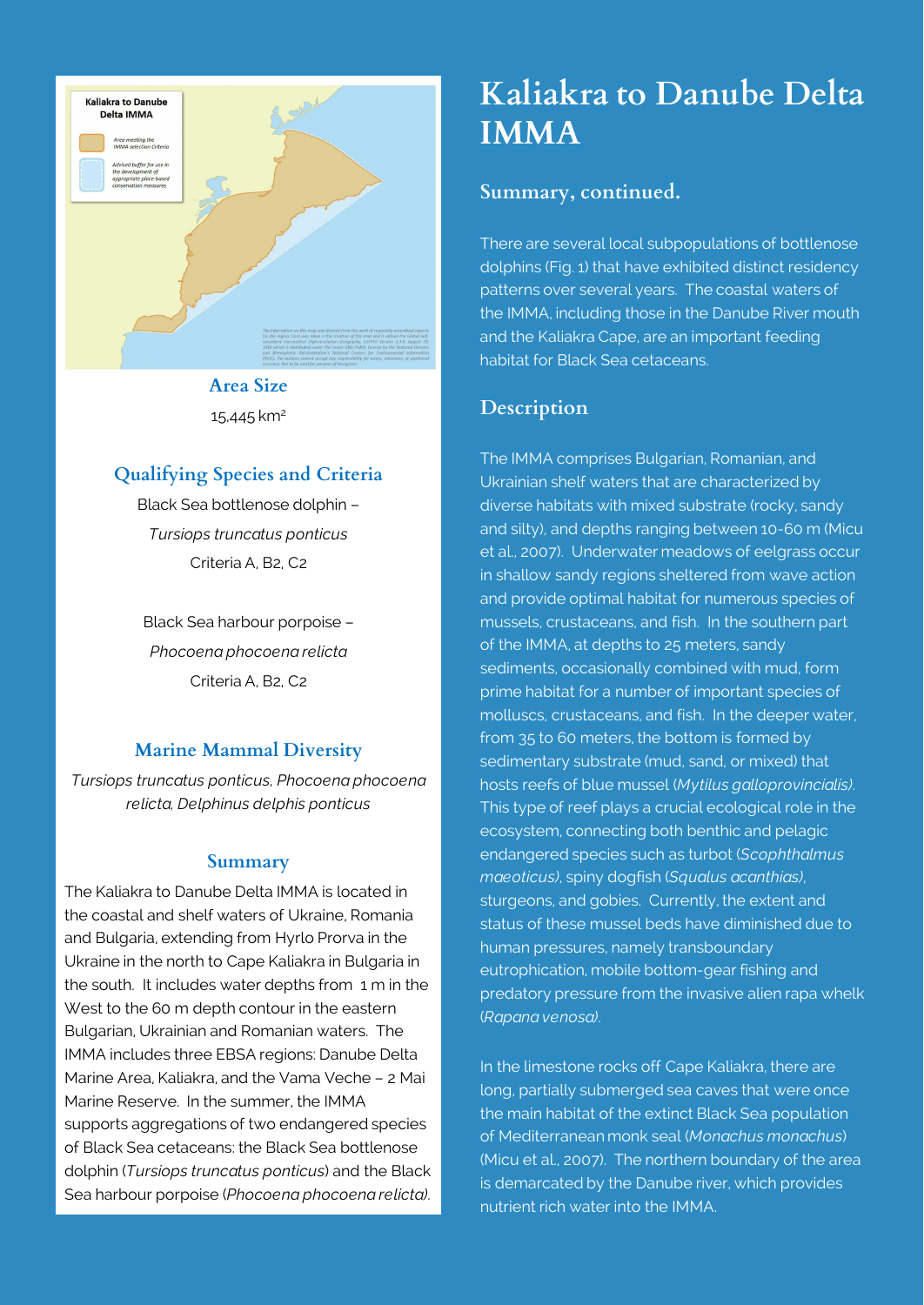

Figure 1: A Black Sea bottlenose dolphin leaping from the water. Photo: Marian Paiu, Mare Nostrum NGO

#### **Criterion A: Species or Population Vulnerability**

The IMMA contains important habitat for the survival and recovery of all three Black Sea cetacean species. Moreover, all three Black Sea subspecies are included in the IUCN Red List: Black Sea bottlenose dolphin and harbour porpoise are considered Endangered, whereas the Black Sea common dolphins are considered Vulnerable. Evidence for the presence of all three species is collected from regular vessel surveys in territorial waters (Fig. 2) (Popov, 2017-2020; Paiu et al., 2019a; 2019b; 2020a; 2020b; Gol'din et al., 2017) and two large scale aerial surveys (Birkun et al., 2014; Paiu et al., 2021). Studies of stranding events have shown the presence of all three species along the coast of the IMMA (Vasiliu, F. and Dima, L., 1990; Gladilina et al, 2020; 2021; Paiu et al., 2019b; 2020a; 2020b).

## **Criterion B: Distribution and Abundance Sub-criterion B2: Aggregations**

Two large-scale studies (conducted by Birkun in 2013, and the CeNoBS Survey in 2019) recorded aggregations of each Black Sea cetacean species within the IMMA. The largest aggregations of the bottlenose dolphins in the western Black Sea were found near the Constanta coast and the Kaliakra Cape (Paiu et al., 2021), and several very high-density areas for harbour porpoises were recorded within the IMMA near the Danube Delta (Birkun et al., 2014).

During the ANEMONE surveys, which were conducted in the spring and summer of 2019 and 2020 (Fig. 2), aggregations of all three cetacean species were observed in the territorial waters of Romania, in the marine zone of the Danube Delta, and near Constanta harbour and 2 Mai-Vama Veche Marine Reserve (Paiu et al., 2019; 2021). In another study conducted by the National Institute for Marine Research and Development "Grigore Antipa" in the same areas, aggregations of each of the three species, including groups of up to 50 individuals were recorded (Nicolae et al., 2017). In Ukrainian waters east and northeast to the Danube Delta, there are often aggregations of harbour porpoises and bottlenose dolphins, mostly reported during the summer season (Birkun et al., 2014; Gol'din et al., 2017; Gladilina, 2017). Additionally, aggregations of all the three Black Sea cetaceans are seen off Zmiinij Island, with groups recorded during each aerial and vessel survey in that area. Particularly large aggregations of harbour porpoises were recorded during the July 2013 vessel surveys (Birkun et al., 2014).

Ten vessel surveys conducted in Bulgarian territorial waters between 2017-2020 have revealed that the mean encounter rate for Black Sea harbour porpoise and bottlenose dolphin is higher in the IMMA than in the rest of the territorial waters (Popov, 2017; 2018; 2019; 2020). That gradient in density is used for defining the southern boundary of the IMMA.

In Ukrainian waters there is a local population of bottlenose dolphins, possibly of several hundred individuals, often seen in the summer. Within that group, there were 35 individuals photo-identified in 2019; one individual was recorded in 2017 and 2019 in the same area (Gladilina et al., 2020). In the territorial waters of Romania, in the Danube Delta Marine Protected Area, groups of harbour porpoises and bottlenose dolphins feeding and traveling in the same area were observed from summer to late autumn. Due to the influence of the Danube River, the turbidity in this region is very high, creating a preferable habitat for harbour porpoises (Nicolae et al., 2017). Bottlenose dolphins can be regularly encountered between Cape Midia and Constanta Harbour and in the south around Kaliakra (Nicolae et al., 2017; Paiu et al., 2021; Popov, 2019; 2020; Panayotova 2015a; 2015b).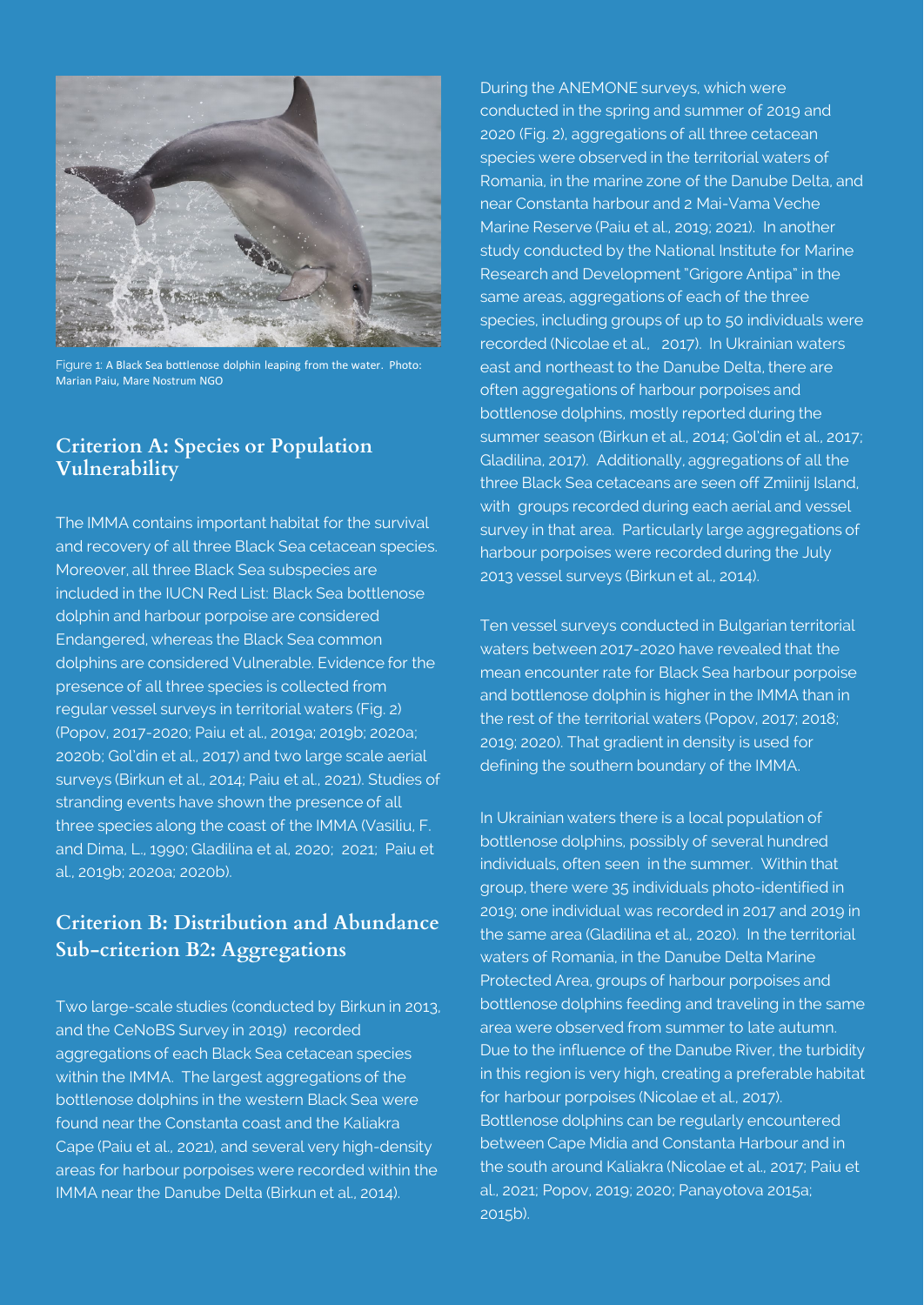## **Criterion C: Key Life Cycle Activities Sub-criterion C2: Feeding Areas**

Within the IMMA, the presence of harbour porpoise and bottlenose dolphin is often associated with the migration, spawning and feeding periods of prey fish, such as horse mackerel (*Trachurus mediterraneus*), turbot (*Scophthalmus maeoticus*), European sprat (*Sprattus sprattus*), Black Sea herring (*Alosa immaculata*), whiting (*Merlangius merlangus*), and European anchovy (*Engraulis encrasicolus*) (Smederevac-Lalic et al., 2018; Yankova, 2011). The highest density of harbour porpoises was detected in the spring, and coincided with animals congregating into larger groups. Similar observations were documented in offshore waters in late autumn (Popov, 2019). Higher abundance of bottlenose dolphins was detected in summer and autumn, which correlates with seasonal fish migration into the area. Finally, there are numerous anecdotal accounts of bottlenose dolphins and harbour porpoises feeding near the mouth of the Danube Delta (Gol'din et al., 2017).

Feeding behavior has been observed in all three cetacean species in the IMMA. Bottlenose dolphins and harbour porpoises have been observed feeding in shallow waters (Mare Nostrum Monitoring Program Report) in all seasons. In the southern part of the IMMA the high abundance of pelagic and demersal fish species is underscored by the presence of permanent fishing gear (i.e. pound nets) , with



Figure 2: Sightings of all three Black Sea cetacean species between 2019- 2020 off the coast of Romania. From Paiu et al., 2021.

porpoises and bottlenose dolphins regularly recorded near the fishing gear. Interaction with trawlers is well documented for bottlenose dolphins. Larger groups of feeding porpoises (more than 10) have also been observed at the site (Popov, unpublished).

#### **Supporting Information**

Birkun Jr., A., Krivokhizhin, S., Komakhidze, A., Mukhametov, L., Shpak, O., Goradze, I., Komakhidze, G., Kryukova, A. 2006. Wintering concentrations of Black Sea cetaceans off the Crimean and Caucasian coasts. 20th Annual Conference of the European Cetacean Society. (Gdynia, 2-7 April 2006).

Birkun Jr., A., Willsteed, E.A., James, F.A., Kilgour, C., Lander, M., Fitzgerald, G.D, N. S. P. 2014. Studies for carrying out the common fisheries policy: adverse fisheries impact on cetacean populations in the Black Sea. European Commission. 347p.

Galtsoff, P.S. 1924. Seasonal migrations of mackerel in the Black Sea. Ecology, Vol. 5,No. 1 (Jan., 1924), pp. 1-5.

Gladilina, E., Vishnyakova, K., Ivanchikova, J., Neprokin, O., Gol'din, P. 2020. National Monitoring Survey NMS Ukraine – Cetaceans. 2020. EU-UNDP Project 'Improving Environmental Monitoring in the Black Sea – Selected Measures (EMBLAS-Plus). Ukrainian Scientific Centre of Ecology of the Sea, Odesa.

Gladilina, E., Vishnyakova, K., Ivanchikova, Ju., Neprokin, O. and Gol'din, P. 2020. EU-UNDP Project - Improving Environmental Monitoring in the Black Sea - Selected Measures (EMBLAS-Plus). Cetaceans (Photo-ID). Data downloaded from OBIS-SEAMAP (http://seamap.env.duke.edu/dataset/2129)

Gol'din, P., Gladilina, E., Savenko, O., Vishnyakova, K., Neprokin, O. and Ivchenko, Ye. 2017. Identification and initial assessment of cetacean groupings in coastal waters of the north-western Black Sea, Ukrainian sector (final report). MoU ACCOBAMS N° 09/2016/FAC, 100 p.

Gol'din P., Gladilina E., Öztürk A. A., Tonay A.M. In press. *Tursiops truncatus* ssp. *ponticus*. The IUCN Red List of Threatened Species.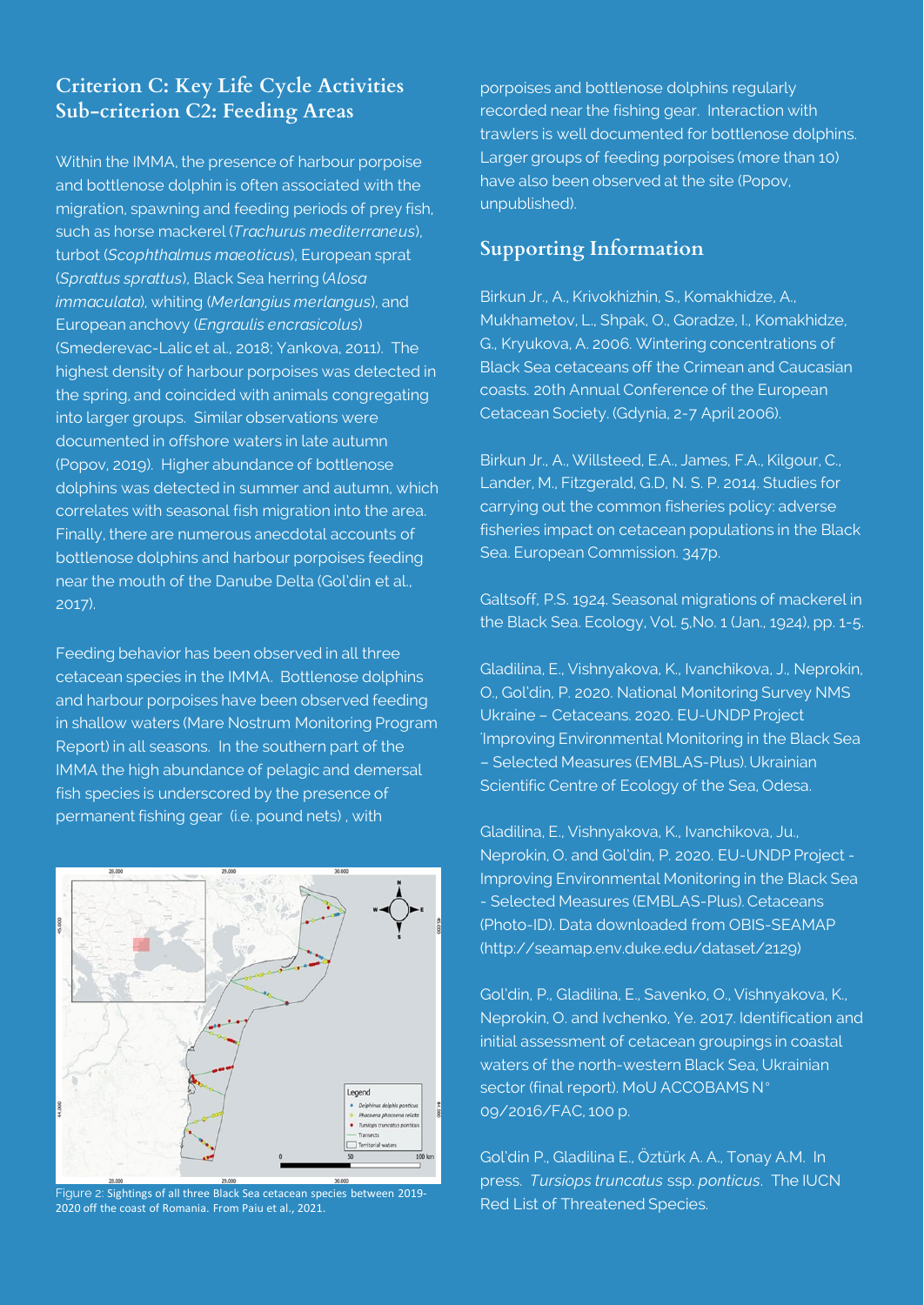Mazlum, R.E., Bilgin., S. 2014. Age, growth, reproduction and diet of the whiting, *Merlangius merlangus euxinus* (Nordmann, 1840), in the southeastern Black Sea. Cah. Biol. Mar. (2014) 55: 463- 474.

Micu, D., Zaharia, T., Todorova, V., Nita, V., 2007. Romanian marine habitats of European interest. NIMRD, Contantza. 2007, p1-32.

Nicolae, C., Filimon, A., Nenciu, M., Pogurschi, E. 2017. Study on conservation status of marine mammals in the Danube Delta Marine Zone (ROSCI0066).

Öztürk A.A., Tonay A.M., Gol'din P., Vishnyakova K. In press. *Phocoena phocoena* ssp. *relicta*. The IUCN Red List of Threatened Species.

Paiu, M. 2019. Cetacean sightings by boat 2010-2019. Data downloaded from OBIS-SEAMAP (http://seamap.env.duke.edu/dataset/832) on 25.02.2021.

Paiu, R.M., Olariu, B., Paiu, A.I., Mirea Candea, M.E., Gheorghe, A. M., Murariu, D., 2019a. Cetaceans in the coastal waters of southern Romania: initial assessment of abundance, distribution, and seasonal trends. Journal of Black Sea / Mediterranean Environment. 25(3): 266–279.

Paiu, R-M., Mirea Candea, M., Timofe, C., Paiu, A., Gheorghe, A-M. 2019b, Raport Programul Monitorizarea şi Conservarea Cetaceelor din Marea Neagră, ONG Mare Nostrum, Constanţa.

Paiu, R-M., Mirea Candea, M., Timofe, C., Paiu, A., Gheorghe, A-M. 2020, Raport Programul Monitorizarea şi Conservarea Cetaceelor din Marea Neagră, ONG Mare Nostrum, Constanţa.

Paiu, R.M., Timofte, C., Gheroghe, A-M., Mirea-Candea, M., Tonay, A., M. 2020b. AT 4.3 Case study on cetacean stranding and sighting survey Report. ANEMONE Project. Mare Nostrum NGO. Constanta. p1-52.

Paiu, R.M., Panigada, S., Cañadas, A., Gol`din, P., Popov, D., David, L., Amaha Öztürk, A., Panayotova, M., Mirea-Cândea, M. 2021. Deliverable 2.2.2. Detailed Report on

cetacean populations distribution and abundance in the Black Sea, including proposal for threshold values. CeNoBS project - contract No

110661/2018/794677/SUB/ENV.C2. Celebris printing, Constanta. 97 pages. ISBN 978-606-9711-12-

Panayotova, M., Bekova, R., Prodanov, B. Assessment of marine cetacean populations in Bulgarian Black Sea in 2017 according to indicators of the EU Marine Strategy Framework Directive. Ecologia Balkanica, Special Edition 3, 73-83 (in press).

Panayotova, M., Todorova, V. 2015. Distribution of three cetacean species along the Bulgarian black Sea coast in 2006-2013. Journal of the Black Sea / Mediterranean Environment, vol. 21, No 1: 45-53.

Panayotova, M., Todorova, V. 2015b. Using opportunistic sightings to assess the distribution of small cetaceans in Bulgarian waters of the Black Sea in 2012. 2015. Acta Zoologica Bulgarica 67 (3): 421-427.

Popov, D. 2017. Cetacean distribution and abundance in Bulgarian territorial sea of the Black Sea, Final report, OceanCare Collaboration contract 31.01.2017, 15 pages.

Popov, D. 2018. Cetacean distribution and abundance in Bulgarian territorial sea of the Black Sea, Final report, OceanCare Collaboration contract 19.12.2017, 19 pages.

Popov, D. 2019. Cetacean distribution and abundance in Bulgarian territorial sea of the Black Sea, Final report, OceanCare Collaboration contract 07.01.2019, 22 pages.

Popov, D. 2020. "Cetacean distribution and abundance in Bulgarian territorial sea of the Black Sea", Final report, OceanCare Collaboration contract of 25.02.20, 21 pages.